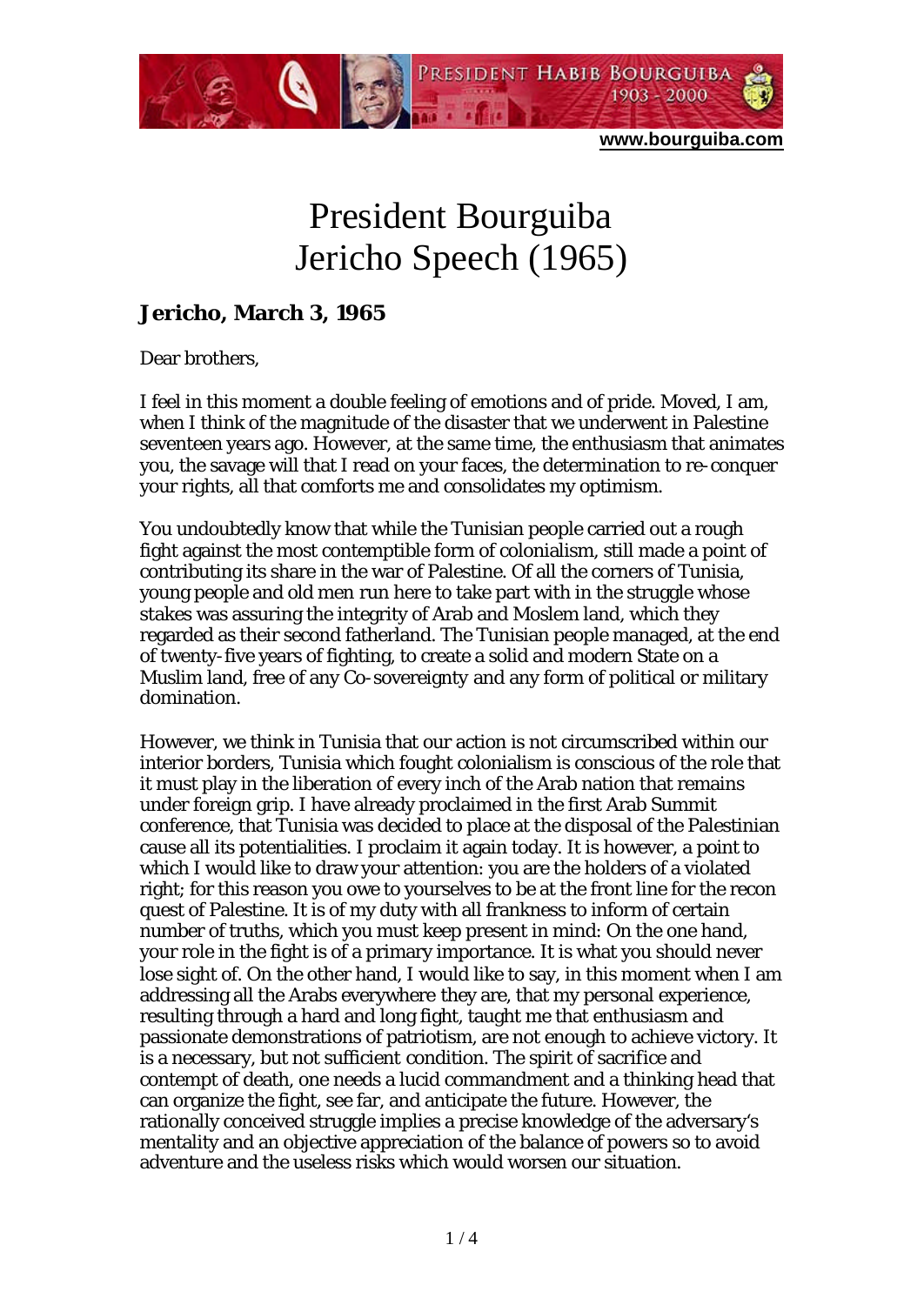

**www.bourguiba.com**

It is thus necessary to arm ourselves with lucidity, to work out our plans carefully and to create all the conditions of success. It is necessary to prepare the men and to equip them with proper means. It is also necessary to reinforce our fighting potential through the support of the international opinion. To avoid any precipitation dictated by passion, we need to act; with understanding in order to reach the goal, here is the essential.

When all these conditions are met, then our cause will triumph, more so because the Right is on our side. It is up to the people in charge to join the assets of success. We missed these assets when we had, a few years ago, engaged in the battle. This time, it is without respite that we need to work to join them together. We must benefit from the experiences and impose to ourselves hard reflexion effort. We are already on the right way; but the way is long. To reach the goal, our action requires loyalty, seriousness, and moral courage.

It is extremely easy to indulge in blazing and bombastic proclamations. In another way, it is just as difficult to act with method and in earnest. If it appears that our forces are not sufficient to destroy the enemy or to pare it out of our grounds, we would have no interest in ignoring it, or hiding it. It should be loudly proclaimed. Force is to us then to resort, at the same time as continues the fight, with the means that enable us to reinforce our potential and to bring us closer our objective by successive stages. The war is made of tricks and smoothness. The art of war is based on intelligence; it implies a strategy and a meticulously prepared process.

It does not matter that the way leading to the goal is direct or tortuous. The person in charge for the battle must insure the best route leading to the goal. Sometimes, requirements of the fight impose contours and turnings.

It is true that the mind accepts more easily of the straight line.

However when the leader see that this line does not lead to the goal, he must take a turning. The short-sighted militants could think that he gave up the pursuit of the goal. It is up to him to explain that this turning was intended to avoid the obstacle that could not be overcome in a direct way. Once the obstacle circumvented, the walk can resume on the main road to victory.

More than one Arab leader found himself in the impossibility to act in this manner. However, our defeat and the stoppage of our troops at the borders of Palestine prove the deficiency of our commanders. The impotence of the armies to deliver the victory despite the combatant's enthusiasm proves that the conditions for success were not gathered.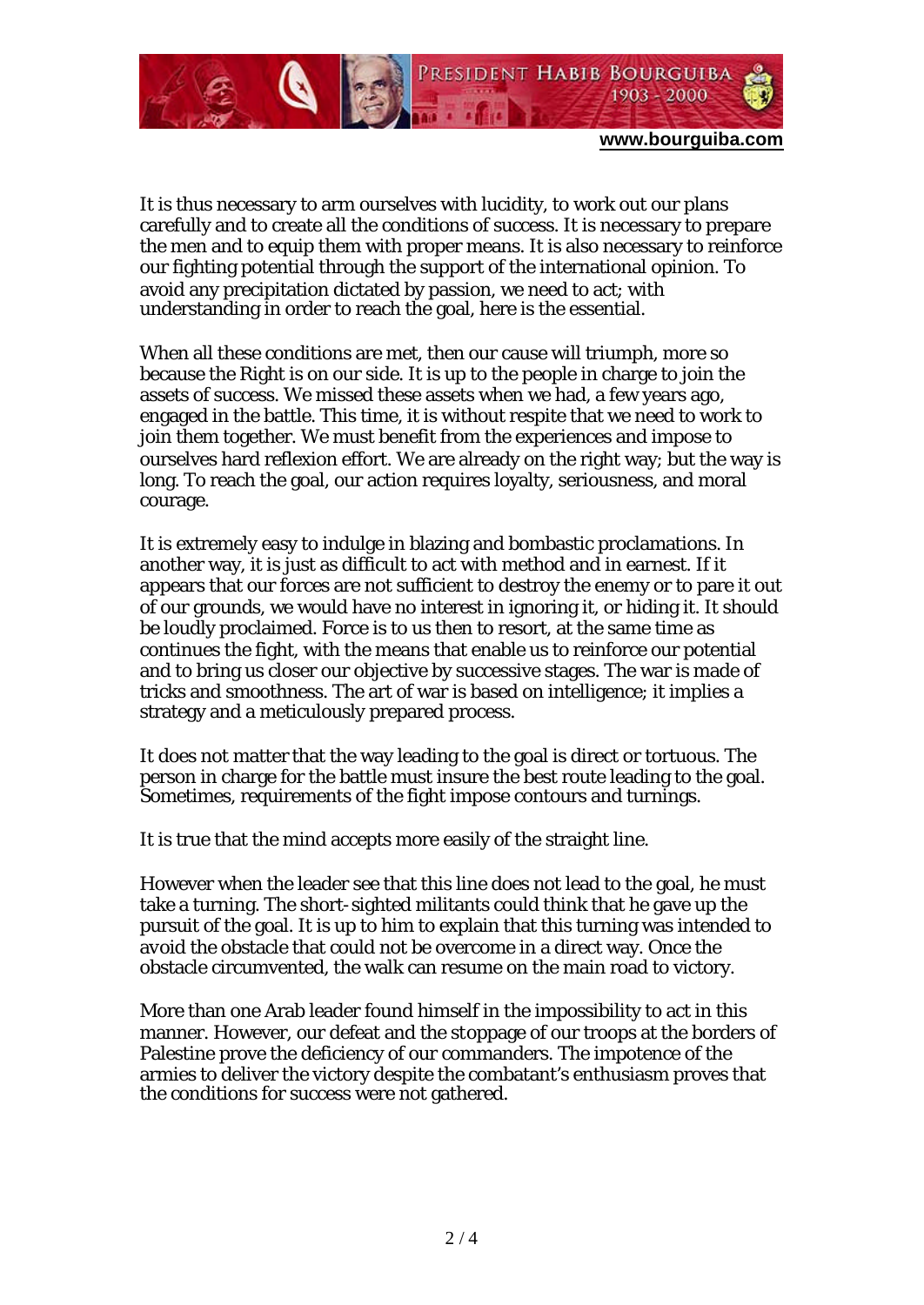

**www.bourguiba.com**

Today, the heads of states are seriously working to set up command that is at the level of its responsibilities. Nevertheless, that could not be enough. It is necessary that the people refrain from obstructing, by their passion overflows, their leaders' action. Their stubborn attachment to a certain policy should not put their political leaders in difficulty for executing their plans. We should not accuse of defeatism or of compromising any particular Arab leader, for his proposed partial or provisional solutions if these represent necessary stages on the way of the main objective.

For the people not to obstruct the execution of the agreed plans, it is necessary, as was the case in Tunisia that the people have confidence and rely on their leaders. It often happened to me to resort to the "policy of stages" when I found myself in the obligation to be the master of certain situations.

When certain militants showed reserves, I strove to convince them that my method could only lead to victory, especially when it appeared that our adversary showed some signs of weakness. It was then necessary to shake its positions of force, to affect its moral and to reinforce our position more at the same time.

As for the policy of the "whole or nothing", it brought us to the defeat in Palestine and reduced us to the sad situation we are struggling with today.

We would not have any way to succeed in Tunisia if we didn't abandoned this policy and accepted a step by step advance towards the objective. With each step, each conquest by the Tunisian people of a new strategic position, France yielded part of its privileges; for it was, the lesser evil for it. It then believed it had the capacity to stop the process. However, each conquered strategic point increased our leveraged more our means of action. The process became thus irreversible, step-by-step, France found itself driven back to the last battle, the battle of Bizerte where it could only yield finally.

In Palestine, on the contrary, the Arabs pushed away the compromise solutions. They refused the division and the clauses of the White Paper. They regretted it then.

If we had, in Tunisia refused in 1954, the internal autonomy as a compromise solution, the country would be have remained until this day under the French domination.

It is thus essential that the commander has the freedom of manoeuvre, is able to take any type of initiative, and should have some qualities of sincerity, probity, devotion, and perspicacity.